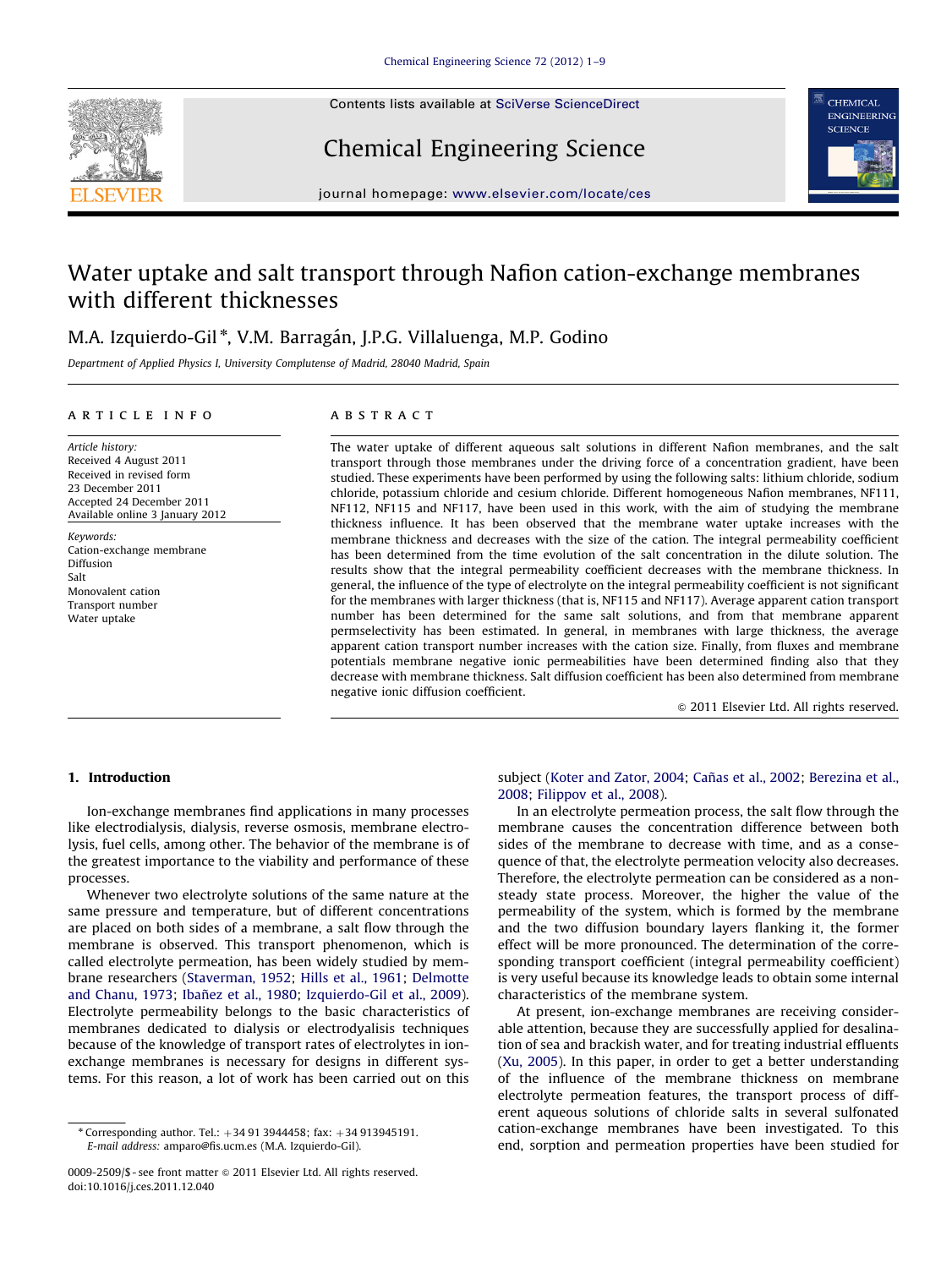cation-exchange membranes with different thicknesses. In the case of electrolyte permeation, it was used an experimental method which allows the determination of the integral permeability coefficient directly from the fitting of the dilute chamber concentration experimental data as a function of the time. The influence of the membrane thickness and the type of electrolyte on the integral permeability coefficient has been analyzed. It is of particular interest, to investigate whether the membrane properties are influenced by the type of electrolyte in the solutions and to establish relations between the salt diffusion and the membrane thickness for different salt aqueous solutions. Average apparent cation transport number and water uptake have been determined for the different membranes and electrolytes. The membranes used were Nafion (perfluorinated polyethylene with pendant ether–linked side chains terminated with sulfonated groups). Nafion membranes are selected as being reference membrane for direct methanol fuel cell [\(Kauranen and Skou,](#page-7-0) [1996](#page-7-0); [Scott et al., 1998\)](#page-7-0). The purpose is to investigate if for a charged membrane, acting as a barrier between two electrolyte solutions of different concentrations, the membrane thickness is the fundamental property or there are others.

#### 2. Basic Equations

Two electrolyte solutions which are separated by a permeable or semipermeable membrane differ in their electrical potential. The electric potential difference is called membrane potential and can be measured by inserting suitable electrodes into the solutions. The existence of an electric potential difference between two electrolyte solutions in systems with or without a membrane is a consequence of the electroneutrality requirement. Conservation of electroneutrality prohibits the accumulation of net electric charge anywhere in the system. Membrane potential is given by [\(Helfferich, 1962](#page-7-0); [Lakshminarayanaiah,](#page-7-0) [1969](#page-7-0)):

$$
\Delta E = \frac{RT}{F} (2\overline{t}_+ - 1) \ln \frac{c_1}{c_2} \tag{1}
$$

where  $\bar{t}_+$  is the called average apparent cation transport number in the membrane phase,  $R$  the gas constant,  $F$  the Faraday constant, T the temperature, and  $c_1$  and  $c_2$  the respective concentrations at both sides of membrane. Eq. (1) assumes constant ion mobility and negligible the osmotic flow between the two solutions. For this reason this equation has been used to calculate the called average apparent cation transport number in the membrane phase from membrane potential measurements. For low water transport numbers, the apparent ion transport number is very close to the real ion transport number. This average apparent cation transport number is an average value in the interval of concentrations between  $c_1$  and  $c_2$ .

The characteristic difference in membrane permeability for counter ions and coions is called permselectivity. Alternatively, the permselectivity of a cation-exchange membrane has been quantitatively defined as [\(Helfferich, 1962](#page-7-0)):

$$
\Pi \equiv \frac{Z_{+}(\bar{t}_{+} - t_{+})}{1 - Z_{+} t_{+}}
$$
\n(2)

where  $\Pi$  is the permselectivity,  $z_{+}$  is the valence,  $t_{+}$  is the transference number of the counter ion and  $\bar{t}_+$  has been defined previously. The permselectiviy is not a membrane constant, but depends on the nature of counter-ion and coion and on the concentration of the electrolyte solutions. If an apparent transport number is used in Eq. (2), an apparent permselectivity of the cation-exchange membrane is obtained.

On the other hand, the salt flux through the membrane  $(J)$ from a mass balance is given by:

$$
J = \frac{V}{A} \frac{dc_1}{dt} = -\frac{V}{A} \frac{dc_2}{dt}
$$
 (3)

where  $c_1$  and  $c_2$  are the salt concentrations in chambers 1 and 2 (with  $c_2>c_1$ ), V is the volume of each chamber and A is the effective membrane area.

The integral permeability coefficient of the membrane system is defined by:

$$
P_{\rm ms} = \frac{J}{c_2 - c_1} \tag{4}
$$

where  $P_{\text{ms}}$  takes into account both the permeability of the membrane,  $\overline{P}_{salt}$  and the permeabilities of the diffusion layers,  $P<sub>layer</sub>$ , originated by the concentration polarization effects.

From Eqs. (3) and (4), assuming that both volumes are equal and constant, the following equation can be obtained for  $c_1$  (t) (concentration in the dilute chamber as a function of the time) (Barragán and Ruíz-Bauzá, 1999):

$$
c_1(t) = \frac{c_1^0 + c_2^0}{2} - a\frac{\Delta c^0}{2} \exp\left(-\frac{2AP_{\rm ms}t}{V}\right)
$$
(5)

where  $c_1^0$  and  $c_2^0$  are, respectively, the initial concentration in the dilute and concentrate chambers,  $\Delta c^0$  is the initial concentration difference. The parameter  $a$  is introduced as a time origin correction, which considers the possibility that the diffusion process beginning time and the starting time of chronometer were not exactly the same. In general, the value of  $a$  will be very close to unity. Eq. (5) allows us to obtain  $P_{\text{ms}}$  directly from the fit of the experimental data of  $c_1$  as a time function.

The flow of an ionic specie *i*,  $J_i$  through the membrane is given, in case of diluted solutions by the Nernst–Planck equation ([Lakshminarayanaiah, 1969](#page-7-0)). If no electric field is applied and in case of 1-1 electrolytes, the following relation is found to obtain the called ionic permeability of the ion *i* in the membrane,  $\overline{P}_i$ , defined as  $\overline{D}_i/d$ , being *d* the membrane thickness and  $\overline{D}_i$  the diffusion coefficient of the ion  $i$  in the membrane (Barragán and Ruíz-Bauzá, 1997):

$$
\overline{P}_i = \frac{JRT}{z_i F \Delta E} \cdot \frac{\exp(-(z_i F \Delta E)/(RT)) - 1}{c_1 - c_2 \exp(-(z_i F \Delta E)/(RT))}
$$
(6)

where  $z_i$  is the ionic valence and the rest of parameters have been defined previously. This expression allows us to determine the membrane ionic permeability  $\overline{P}_i$ , between two given concentrations, if both flux *J* and membrane potential  $\Delta E$  are known.

The ''time lag'' is the time which elapses until the diffusion of a species across a layer has attained the steady (or quasi-stationary) state. It is also defined the "breakthrough time",  $t_b$ , which characterizes ionic arrival on the permeate side of the membrane ([Onuchukwu et al., 1994\)](#page-7-0).  $t_b$  is related to membrane salt diffusion coefficient  $(\overline{D}_{salt})$  by the following equation:

$$
t_b = \frac{0.758d^2}{\pi^2 \overline{D}_{\text{salt}}} \tag{7}
$$

### 3. Material and methods

#### 3.1. Material and methods

The membranes used in this work were four Nafion membranes, with analogous transport properties but different thicknesses. They are commercial cation-exchange membranes Nafion-111, Nafion-112, Nafion-115 and Nafion-117 (hereafter named NF111, NF112, NF115 and NF117, respectively), manufactured by DuPont Inc. This type of membrane consists of a polytetrafluoroethylene backbone (or matrix) and regularly spaced perfluorovinylether side chains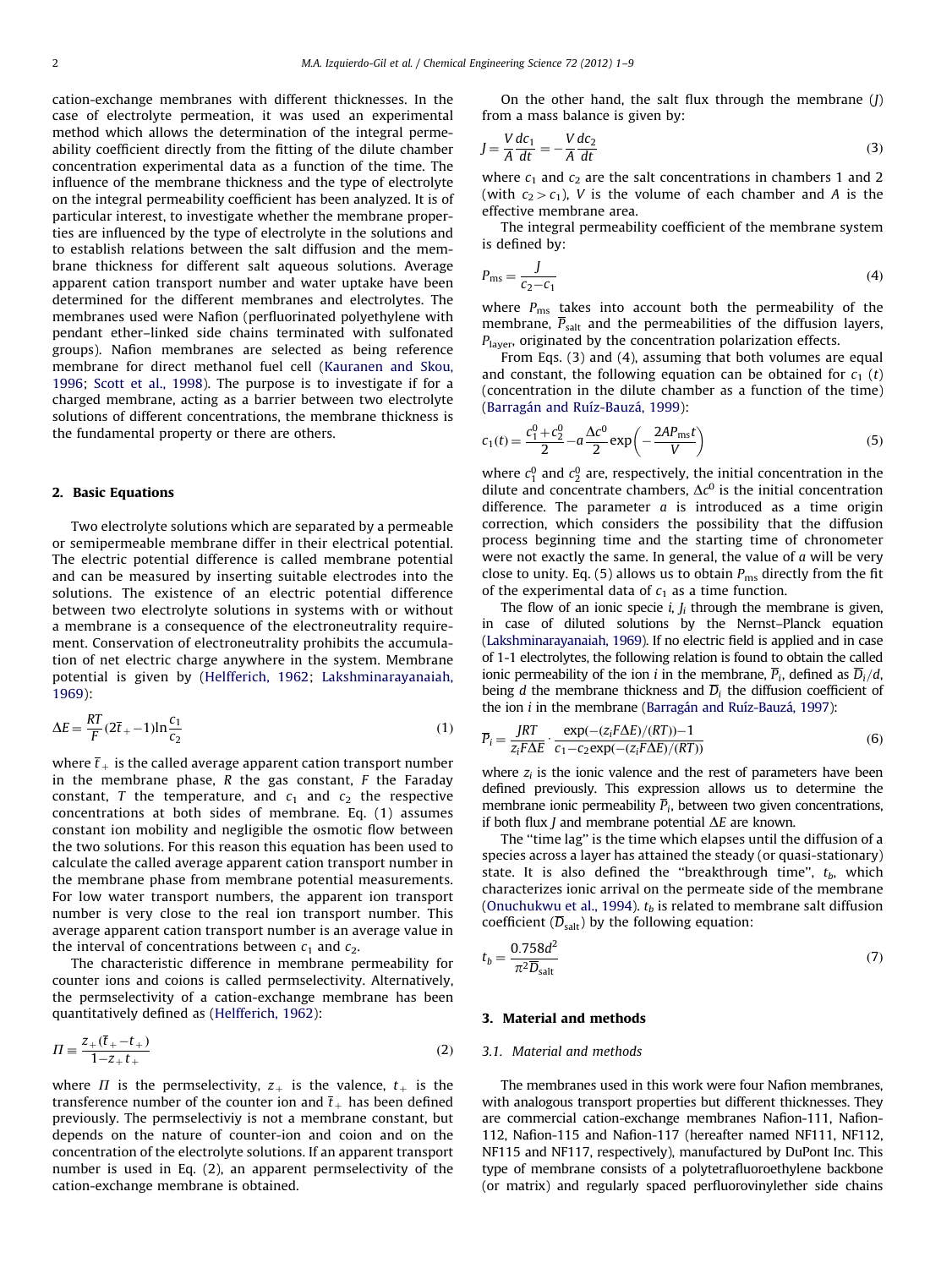#### Table 1

Membrane thicknesses, density, ion-exchange capacity and IEC expressed by volume.

|                                                           | <b>NF111</b> | <b>NF112</b> | <b>NF115</b> | <b>NF117</b> |
|-----------------------------------------------------------|--------------|--------------|--------------|--------------|
| Thickness <sup>a</sup> (10 <sup>-6</sup> m)               | 25           | 51           | 127          | 183          |
| Hydrated thickness $^{b,c}$ (10 <sup>-6</sup> m)          | 27           | 58           | 161          | 208          |
| Density <sup>b</sup> (10 <sup>3</sup> kg/m <sup>3</sup> ) | 2.39         | 2.05         | 2.00         | 1.98         |
| $IECa$ (meg/g)                                            | 0.91         | 0.91         | 0.96         | 0.94         |
| IEC (mol/l)                                               | 2.17         | 187          | 1.92         | 1.86         |

<sup>a</sup> Manufacturer values.

**b** Experimentally measured values.

 $c$  In pure water.

ending in sulfonic acid groups. According to the data provided by the manufacturer, this membrane has a nominal equivalent weight of 1100 g eq $^{-1}$ . The maximum water uptake is 41%. The nominal thickness, hydrated thickness, the density, the ion-exchange capacity (IEC) and the IEC expressed by volume of the membranes are given in Table 1.

Pro-analysis LiCl, NaCl, KCl and CsCl (Merck) and bidistilled pure water were used in this study.

#### 3.2. Water uptake measurements

In order to determine the total solvent uptake by the membrane, a water uptake study was performed by using binary salt aqueous solutions. The salt concentration used was 0.005 M (the same average concentration value was used for permeability and transport number measurements). Lithium chloride, sodium chloride, potassium chloride and cesium chloride aqueous solutions were used. The membrane sample was immersed in a close bottle containing the corresponding solution and allowed to equilibrate. The bottle was placed in an oven thermostated at 298 K. After 48 h of immersion, the swollen membrane was taken out of the solutions, wiped carefully with filter paper and weighted. After that the membrane sample was dried in a vacuum oven at 373 K for 24 h and was weighted again. The decrease in weight was equal to the weight of the liquid sorbed by the membrane. Finally, the water uptake, S, was calculated from the weight of the swollen and the dry membrane sample according to the following expression:

$$
S = \frac{m_w - m_d}{m_d} \tag{8}
$$

where  $m_w$  and  $m_d$  are the masses of the swollen and dry membrane, respectively. The reproducibility of measurements was checked in all cases.

#### 3.3. Average apparent cation transport number measurements

The average apparent cation transport number was measured using the experimental setup shown in [Fig. 1](#page-3-0). The membrane was positioned between two equal glass chambers by means of a telescopic joint. Each chamber was provided with four orifices communicating to the exterior. Two of them were used as solution inlet and outlet, respectively. In the other two orifices a reversible Ag/AgCl electrode and a temperature probe, respectively, were introduced. The membrane surface area was  $2.06 \times 10^{-4}$  m<sup>2</sup>. The temperature was kept constant at 298 K. The reservoirs had a glass made jacket where water was recirculated by means of a Techne TU-16D thermostat with a refrigerated bath RB-5. Water was recirculated in order to maintain constant the solution temperature. In order to reduce the concentration polarization effects in the membrane system the solutions were recirculated by means of both peristaltic pumps, Velp Scientifica SP311. Prior to each experiment the membrane to be used was immersed for a minimum of 24 h in the solution of lower concentration in order to achieve equilibrium. The potential through the system was measured by means of the electrodes. The concentration of electrolyte was kept constant at  $c_1^0 = 10^{-4}$  M in one of the chambers, and it was changed in the other chamber  $(c_2)$  from that value to  $10^{-2}$  M. The membrane potential was measured when it reached a stationary value (for  $c_1^0 = 10^{-4}$  M. and  $c_2^0 = 10^{-2}$  M). The contribution of the Ag/AgCl electrodes to the electric potential difference must be taken into account ([Janz and](#page-7-0) [Ives, 1961\)](#page-7-0). Average apparent transport number was estimated from membrane potential by using Eq. (1) ([Helfferich, 1962;](#page-7-0) [Lakshminarayanaiah, 1969\)](#page-7-0). Using these data, the membrane apparent permselectivity was estimated by Eq. (2).

#### 3.4. Permeability measurements

The experimental device used for the permeability measurements is similar to one used in previous works (Barragán et al., [2004;](#page-7-0) [Villaluenga et al., 2006](#page-7-0); [Godino et al., 2006\)](#page-7-0). The membrane cell had two PTFE independent chambers of an approximate volume of  $5.64 \times 10^{-5}$  m<sup>3</sup> separated by the membrane. The effective membrane area was  $2.5 \times 10^{-3}$  m<sup>2</sup>. Each chamber had four orifices communicating to the exterior, two of them were used as solution inlet and the other two as solution outlet.

Two glass reservoirs were used to contain the circulating solution in both chambers. Each reservoir was provided with three orifices. Two of them were used as solution inlet and outlet. In the third one, a conductivity and temperature probe was introduced in order to measure the solution concentration. For this purpose an electronic device (Oakton PH/CON 510 series) with an accuracy of  $\pm$  0.1 K was used. The reservoirs had a glass made jacket where water was recirculated by means of a Techne TU-16D thermostat. This water was recirculated in order to maintain constant the solution temperature. The solutions were circulated between the cell and the reservoirs by means of a peristaltic pump (Heidolph Typ 52100).

Prior to each experiment, the membrane sample was immersed, for a minimum of 24 h, in the solution in order to achieve the equilibrium. The membranes were washed with deionized bidestilled water, and dried the superficial water with filter paper. Once the membrane was positioned in the cell, both tanks were filled with water in one side of the membrane and the salt solution in the other side, with an initial concentration 0.01 M. The concentration of the solutions was measured in both containers just before beginning the experiment. The solution volumes used were  $0.35 \times 10^{-3}$  m<sup>3</sup>. When both solutions were thermostatized at 298 K, they began to be pumped through the system. The evolution of conductivity, more exactly, of concentration in the dilute reservoir with time was studied. Using the time variation of the concentration, the integral permeability coefficient,  $P_{\text{ms}}$ , was determined following the method described above.

#### 4. Results and discussion

#### 4.1. Water uptake measurements

When a membrane is immersed in an aqueous salt solution two phenomena are expected to occur simultaneously: the exchange of the  $H^+$  ions associated to the sulfonate fixed groups by the cations of the salt, and the water uptake of the membrane due to the water uptake. The water uptake of the membrane depends on the polymeric structure of the membrane (e.g. number of cross-links, ion-exchange capacity), the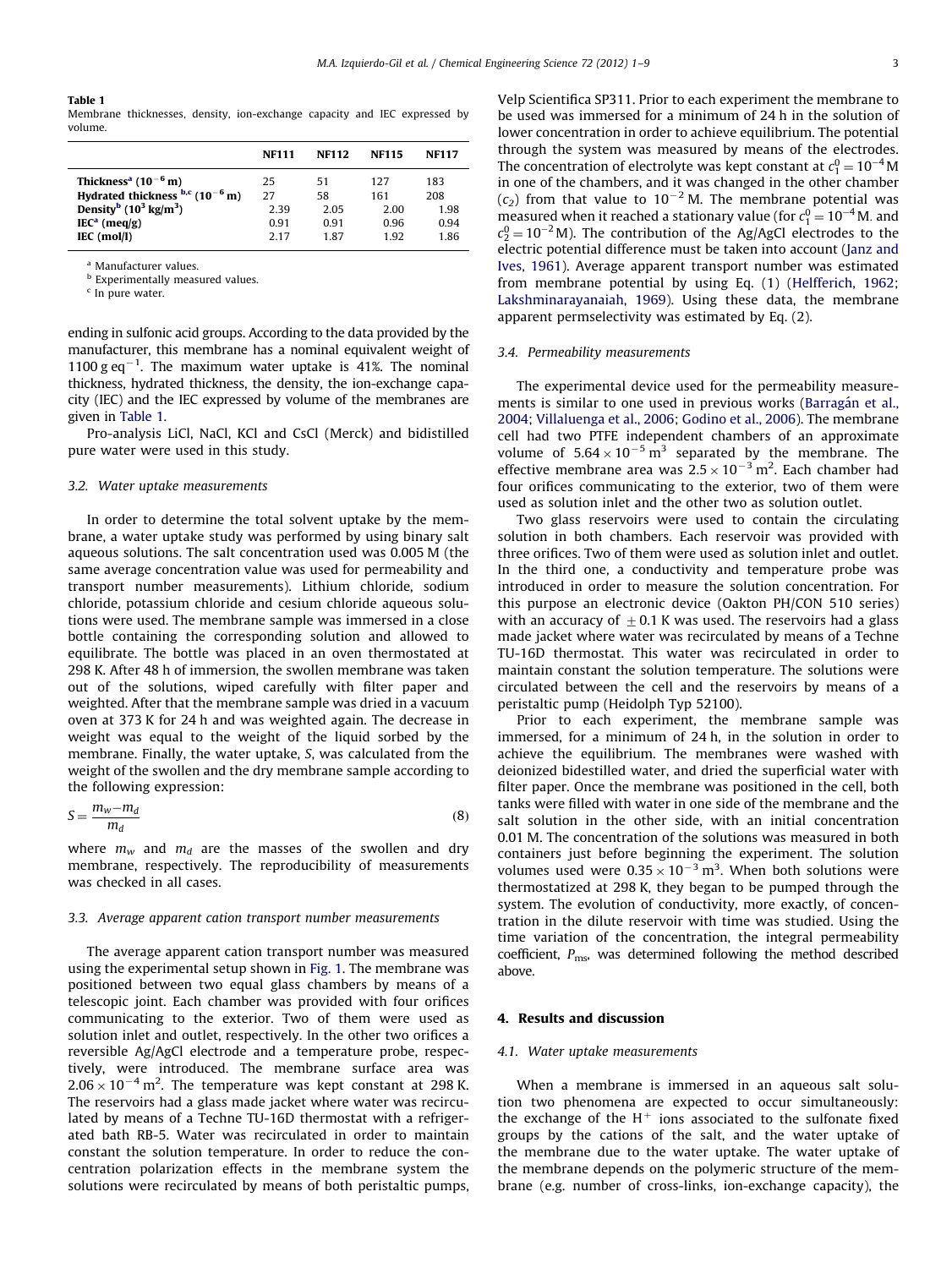<span id="page-3-0"></span>

Fig. 1. Experimental setup used in the measurement of the average cation transport number. M: membrane; E: electrode; TP: temperature probe; PP: peristaltic pump; MM: multimeter; R: reservoir; T: thermostat.

Table 2 Overall water uptake for the different membranes and electrolytes. Concentration: 0.005 M.

| Electrolyte | <b>NF111</b> | <b>NF112</b> | <b>NF115</b> | <b>NF117</b> |
|-------------|--------------|--------------|--------------|--------------|
| LiCl        | 0.15         | 0.18         | 0.21         | 0.23         |
| <b>NaCl</b> | 0.11         | 0.14         | 0.17         | 0.20         |
| KCI         | 0.05         | 0.08         | 0.09         | 0.12         |
| <b>CsCl</b> | 0.03         | 0.07         | 0.07         | 0.08         |

total electrolyte solutions concentration, as well as the type of cations in solution [\(Pourcelly et al., 1990](#page-7-0); [Dalla Costa et al., 2003\)](#page-7-0). The membranes used in this work are similar in composition and structure, except little differences in their IEC and density, but with different thicknesses. The water uptake values of the different membranes are shown in Table 2. It is observed that the water uptake values of the different membranes follow the sequence:  $S(NF111) < S(NF112) < S(NF115) < S(NF117)$ . At first one would expect that the water uptake does not depend on the membrane thickness, due to definition, it is a relative value. However, a trend has been found, that the membrane water uptake increases with membrane thickness, probably due to the IEC increase and the density decrease with the membrane thickness. It has been also found that the water uptake decreases with the size of the cation increasing. This behavior is in accordance with that reported elsewhere, since it was found that the solvent uptake by Nafion membrane rises with increasing hydration ability of the counterion ([Cabasso et al., 1986;](#page-7-0) [Suresh et al.,](#page-7-0) [2005;](#page-7-0) [Villaluenga et al., 2006\)](#page-8-0). It is well known that the nature of the counterion can influence membrane water uptake [\(Pourcelly](#page-7-0) [et al., 1990\)](#page-7-0) and water uptake naturally rises with increasing hydrative capacity of the counterion. The cations from solution interact with solvent and, consequently, a different number of solvent molecules surround each cation. This number is directly proportional to the charge and inversely proportional to the size of the ion. The real radius of a cation is the one that considers the solvent molecules around it, i.e., the hydrated radius. It may be stated that the water uptake of the membrane decreases due to an increase in size of naked counterions from  $Li<sup>+</sup>$  to  $Cs<sup>+</sup>$ , as it can be seen in Fig. 2 where the overall water uptake has been plotted



Fig. 2. Overall water uptake of NAFION membranes versus the hydrated radius for the different aqueous electrolyte solutions.

versus the hydrated radius ([Xie and Okada, 1996](#page-8-0)). Cations of higher atomic number have higher affinity to the membrane than those of lower atomic numbers. Thus, it is expected that membranes exchanged with cations of higher affinity show lower water content [\(Okada et al., 2002\)](#page-7-0). With regard to the solubility values, it is found that, in spite of the different pretreatments of the membrane used, the water uptake data obtained in the present study are in agreement with the literature values ([Suresh et al., 2005](#page-7-0); [Goswami et al., 2001](#page-7-0); [Xue et al., 1991\)](#page-8-0).

The sorption of a liquid not only depends on the specific chemical affinity between the liquid molecules and the polymer matrix, but also on free volume or extent of amorphous regions available in the membrane, and the size of the penetrate. Water sorbed by the membrane is formed as water forming the structure of the hydration shell of the ions, and free water filling the interstitial holes of the membrane. Modeling of the solubility of a liquid in a membrane polymer can be made by the Flory–Huggins (FH) theory [\(Jonquieres et al., 1998a,b](#page-7-0)). This model is a general method for describing sorption in polymer materials. Nafion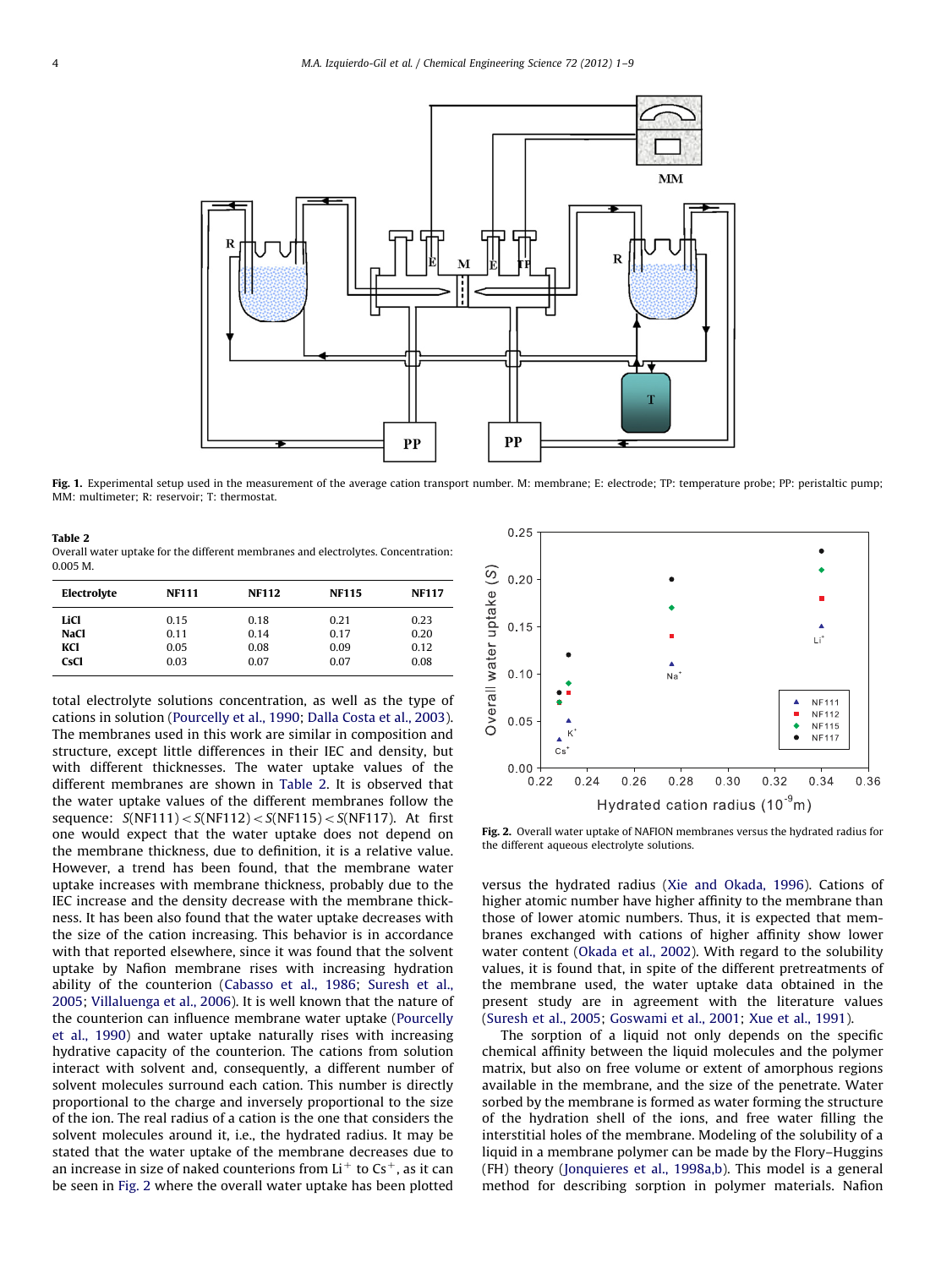<span id="page-4-0"></span>membranes, as has been said above, present a polytetrafluoroethylene backbone highly hydrophobic, whereas the sulfonic groups are very hydrophilic, therefore the water molecules reside only in the hydrophilic domains of the polymer, so Nafion membranes sorption with aqueous solutions is lower than with other solvents as methanol ([Villaluenga et al., 2006](#page-8-0)). For denser membranes the ion nature has a lower influence since the ions have less possibility for enlarging the internal channels. The influence of the membrane thickness is higher for the cations with higher hydrated radius.

The water uptake properties of the membrane are very important because in Nafion membrane systems, the transport behavior is closely dependent on the amount of water absorbed. Water molecules may be inserted between ions and the anionic sulfonate groups leading to a complete dissociation of all ion pairs. In this case, the ion-sulfonate group interactions would be relatively weak. On the other hand, a decreased water content would be expected to cause stronger interaction between cations and the anionic groups in the membrane. In this case, the membrane effective fixed charge concentration is lower ([Matsumoto et al., 2005;](#page-7-0) Barragán and Pérez-Haro, 2011) and hence the membrane possesses present a lower capacity for excluding coions, affecting to its permeability.

The concentration of fixed ionogenic groups (associated groups included) in a membrane which is in an arbitrary ionic form and contains arbitrary amounts of sorbed solutes is related to the ion-exchange capacity by [\(Helfferich, 1962\)](#page-7-0):

$$
\overline{X} = \rho \frac{100 - S}{100(1 + \sum_{i} Q_i - M_{ref} 10^{-3} IEC)} IEC
$$
 (9)

where  $\overline{X}$  is the molarity of fixed groups in equivalents per cubic decimeter;  $\rho$  is the density of the membrane in grams per cubic centimeter; S is the solvent content of the membrane in weight per cent;  $Q_i$  is a dimensionless variable which expresses the amount of species *i* in the "specific amount" of membrane,  $M_{ref}$ is the atomic weight of the reference ion (1 for cation exchangers, 35.5 for anion exchangers); the summation is carried out over counter ions and sorbed solutes, if any. This fixed charge concentration depends on the water uptake properties, and thus it will be different for different membranes. The values obtained for concentration of the fixed charge in the membrane are shown in Table 3. They seem to decrease with membrane thickness, and for the same membrane they increase with size of the cation, with the exception of CsCl.

According to the Teorell–Meyer–Sievers theory in charged membranes [\(Lakshminarayanaiah, 1969\)](#page-7-0) the concentration of coions in the membrane has been estimated from the concentration of the fixed charge in the membrane,  $\overline{X}$ , as follows:

$$
\overline{C}_{-} = -\frac{\overline{X}}{2} + \left[ \left( \frac{\overline{X}}{2} \right)^2 + C_0^2 \right]^{1/2} \tag{10}
$$

where  $C_0$  is the bulk electrolyte concentration. Obviously, the more the fixed charge concentration, the lower the coion concentration due to the high capacity of excluding coions. To determine the values of the membrane theoretical concentration of coions shown in Table 4, a mean value of the concentration,

Table 3 Concentration (M) of the fixed charge in the membrane. Concentration: 0.005 M.

| Electrolyte | <b>NF111</b> | <b>NF112</b> | <b>NF115</b> | <b>NF117</b> |
|-------------|--------------|--------------|--------------|--------------|
| LiCl        | 1.84         | 1.52         | 1.51         | 1.43         |
| <b>NaCl</b> | 1.90         | 1.57         | 1.56         | 1.46         |
| KCI         | 2.00         | 1.66         | 1.68         | 1.58         |
| <b>CsCl</b> | 1.88         | 1.55         | 1.58         | 1.52         |

#### Table 4

Theoretical concentration (10<sup>-5</sup> M) of coions (anion Cl<sup>-</sup>) in the membrane. Bulk concentration: 0.005 M.

| Electrolyte | <b>NF111</b> | <b>NF112</b> | <b>NF115</b> | <b>NF117</b> |
|-------------|--------------|--------------|--------------|--------------|
| LiCl        | 1.36         | 1.65         | 1.66         | 1.75         |
| <b>NaCl</b> | 1.32         | 1.59         | 1.60         | 1.71         |
| KCl         | 1.25         | 1.51         | 1.49         | 1.58         |
| <b>CsCl</b> | 1.33         | 1.61         | 1.58         | 1.65         |



Fig. 3. Membrane potential versus the membrane hydrated thickness of NAFION membranes for the different aqueous electrolyte solutions.

0.005 M, in the operating interval was considered for  $C_0$ . As can be seen in Table 4, the concentration of coions in the membrane seems to increase with membrane thickness, but for the same membrane they decrease with size of the cation, neglecting CsCl.

#### 4.2. Average apparent cation transport number and apparent permselectivity

Membrane potential values have been plotted in Fig. 3 for each electrolyte and membrane. In general, it seems that the electrolyte influence is relatively significant in membranes with larger thickness, with an increase of the membrane potential with the size of the cation involved. These results are in agreement with reported data in the literature (Barragán and Ruíz-Bauzá, 1997). An exception is observed, however, for NF111 for which the lowest membrane potential value is observed with Cesium. The reproducibility of the measurements was checked in all the cases, specially the value corresponding to cesium and NF111. From these data, the average apparent cation transport number can be determined by using Eq. (1). A general trend has been found in the average apparent cation transport number for all the electrolytes, it shows a soft minimum value for NF115 membrane and from that transport number increases with membrane thickness, except for CsCl, where an anomalous behavior is found for NF111 membrane. For larger thicknesses it seems that transport number increases with the size of the cation. For NF111 with CsCl the transport number seems to decrease instead of increasing as the other electrolytes do. In general, the average apparent cation transport numbers found are in agreement with those found in the literature [\(Lehmani et al., 1997;](#page-7-0) [Lindheimer et al., 1987;](#page-7-0) [Stenina et al., 2004\)](#page-7-0) for similar membranes. For an electrolyte, the decrease observed in the membrane potential when the membrane thickness increases may be due to the increase of the water transport. [Larchet et al. \(2004\)](#page-7-0) studied the correlation between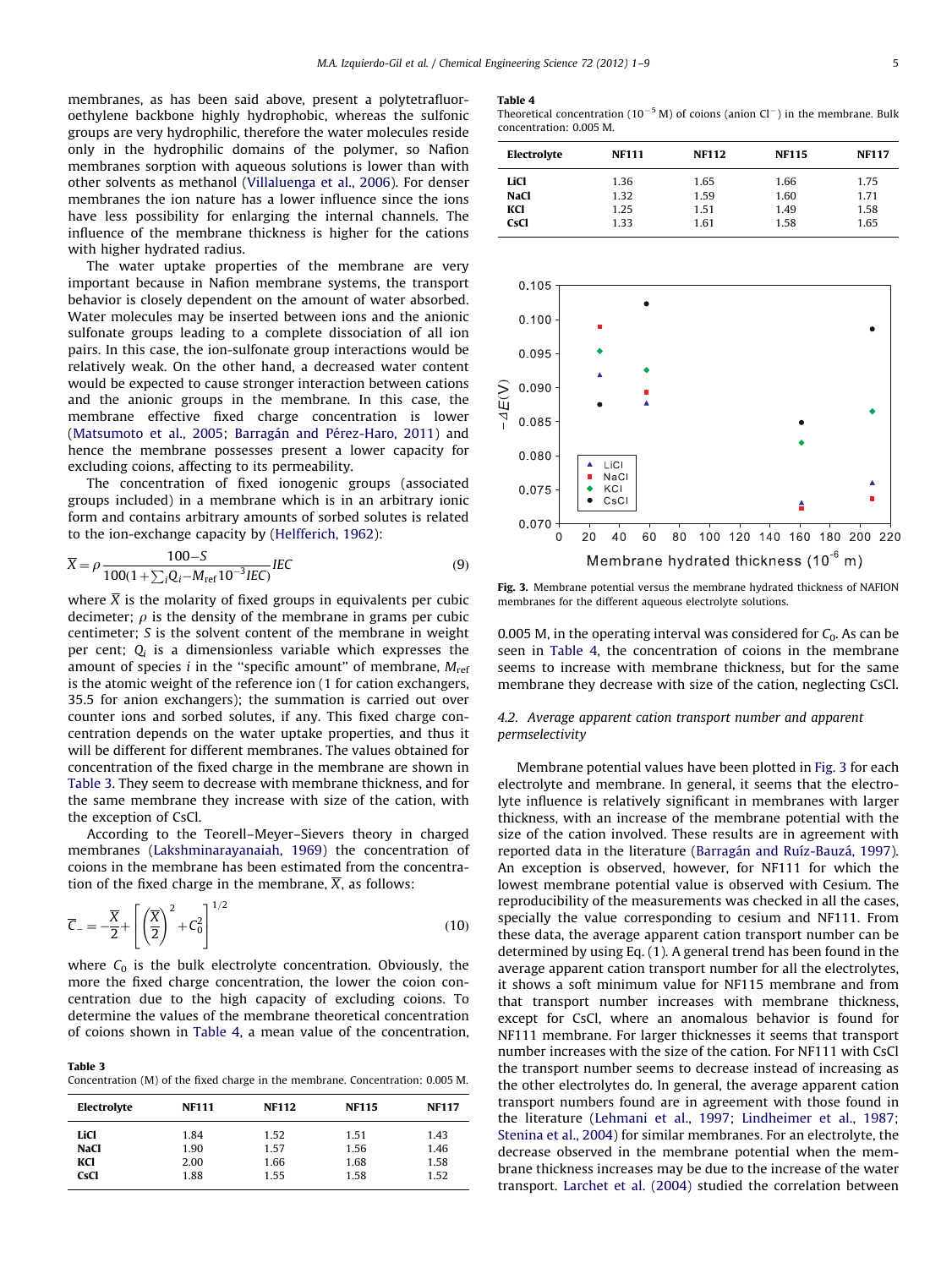<span id="page-5-0"></span>

| anı |  |
|-----|--|
|-----|--|

Apparent permselectivity and average apparent cation transport number for the different membranes and electrolytes. Bulk concentration: 0.005 M.

| Electrolyte | <b>NF111</b> |      | <b>NF112</b> |      | <b>NF115</b> |      | <b>NF117</b> |      |
|-------------|--------------|------|--------------|------|--------------|------|--------------|------|
|             | П            |      | 11           | ı.,  |              |      | П            |      |
| LiCl        | 0.83         | 0.89 | 0.80         | 0.87 | 0.71         | 0.81 | 0.73         | 0.82 |
| <b>NaCl</b> | 0.87         | 0.92 | 0.82         | 0.88 | 0.68         | 0.81 | 0.69         | 0.81 |
| KCI         | 0.81         | 0.90 | 0.78         | 0.89 | 0.70         | 0.85 | 0.75         | 0.87 |
| <b>CsCl</b> | 0.74         | 0.87 | 0.86         | 0.93 | 0.72         | 0.86 | 0.83         | 0.92 |

the membrane potential and the water transport number of cation-exchange membranes, finding that in most cases the water transport through a membrane increases with increasing membrane water uptake. In this approach, more water uptake, more water transfer and lower average apparent cation transport number. This behavior would be in agreement with the data found for the water uptake of the studied membranes. For a given electrolyte, at higher membrane thickness, higher water uptake and lower membrane potential. On the other hand, the water transport number increases with the hydration number of the cation increasing ([Larchet et al., 2004;](#page-7-0) Barragán et al., 1995), a more hydrated ion transports not only more water molecules in this hydration shell, but the amount of dragged water is higher also due to a greater size of the hydrated ion. For a given membrane, the membrane potential is higher for the less hydrated cations. However, it fails for the thinnest membrane NF111, for which the correlation between membrane potential and water uptake is not observed. The increase observed for the thickest membrane, with higher water content, could not be explained either according this argument.

The membrane apparent permeselectivity and the average apparent cation transport number are shown in Table 5 for each membrane and electrolyte. The corresponding values of  $t<sub>+</sub>$  used in Eq. (2) have been taken from the literature [\(Lobo and](#page-7-0) [Quaresma, 1989;](#page-7-0) [Robinson and Stokes, 2003\)](#page-7-0). Comparing data in [Tables 4 and 5](#page-4-0), a correlation is found between data as may be expected. When concentration of coions in the membrane increases the membrane apparent permselectivity decreases. Thus, in general, membranes with larger thickness would be less selective due to a higher concentration of coions inside them. This trend, however, is not so clear for the larger size cations or for membrane NF111. It may be speculated that this behavior may be related to the low water content of this membrane. At low water contents, interactions between cations and the fixed group of membrane could cause the effective fixed charge concentration could be lower than the theoretical value shown in [Table 3](#page-4-0) (Barragán and Pérez-Haro, 2011). In this case, the coions concentration inside the membrane could be different to the values shown in [Table 4](#page-4-0). Membrane NF111 and CsCl electrolyte present the lowest water uptakes.

#### 4.3. Permeability measurements

The integral permeability coefficient,  $P_{\text{ms}}$ , was determined by using Eq. (5) if the time variation of the concentration in the dilute chamber is known. Fig. 4 shows, as an example, the concentration data measured when the NF111 membrane and aqueous KCl solution were used. It has been found from the fit results to Eq.  $(5)$  that the parameter *a* is very close to unity. This is the general behavior, as may be expected, because the first measurement was taken when the conductivity began to change, that is, when the diffusion process began to take place.

The values obtained for the integral permeability coefficient are of the order of magnitude of  $10^{-9}$  m s $^{-1}$ . These low values of the integral permeability coefficient confirm that a high capacity



Fig. 4. Dilute concentration versus time for NF111 membrane with KCl aqueous solutions.



Fig. 5. Inverse of integral permeability coefficient versus membrane hydrated thickness of NAFION membranes for different aqueous electrolyte solutions.

ion-exchanger membrane between dilute solutions acts as a barrier which prevents electrolyte diffusion almost completely ([Helfferich, 1962](#page-7-0)). The inverse of the integral permeability coefficient is shown as a function of the hydrated membrane thickness, d, in Fig. 5. As can be observed, a non linear behavior of  $1/P_{\text{ms}}$  with d was found. This result seems to indicate that the salt diffusion coefficient in the membrane,  $\overline{D}_{salt} = \overline{P}_{salt} d$ , would be dependent on the membrane thickness.

The integral permeability coefficient takes into account the two adjoining layers permeability due to the concentration polarization effects. However, as the salt flux along all the system, layers plus membrane, must be the same, it allows us to estimate it from the  $P_{\text{ms}}$  values. The flux values obtained have been shown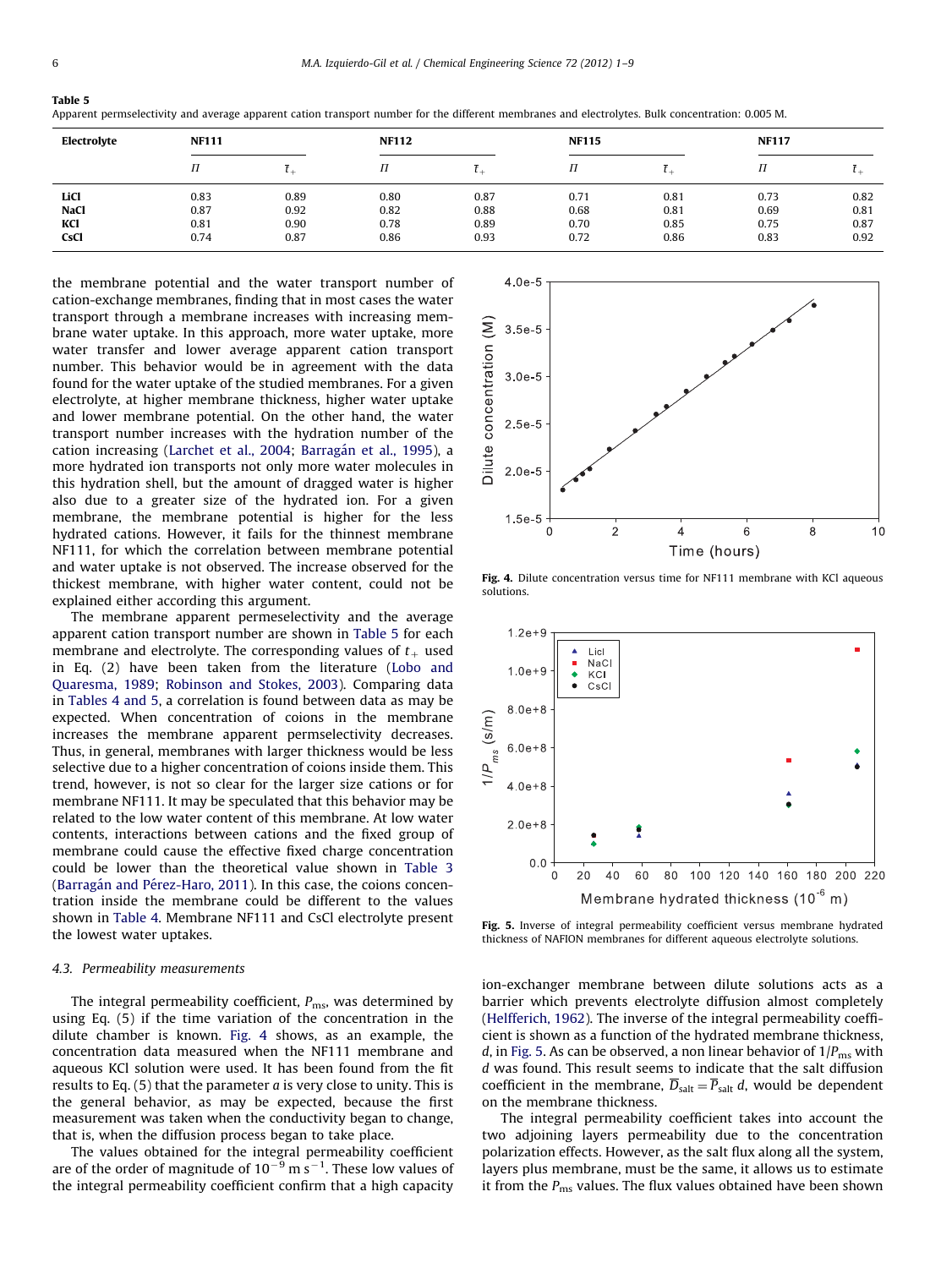in Table 6 for the different membranes and electrolytes, finding higher fluxes values for thinner membranes, as might be expected.

From the flux and membrane potential values, the membrane negative ionic permeability can be determined by using Eq. (6). The values obtained are shown in Fig. 6 as a function of the hydrated membrane thickness. With the exception of cesium and membrane NF111, the trend observed is the expected, with a decrease of the membrane negative ionic permeability with the increase of the membrane thickness. With respect to the influence of the electrolyte nature, as a general trend, the membrane negative ionic permeability seems to increase with the size of the cation, in agreement with other results reported in the literature (Barragán and Ruíz-Bauzá, 1997; [Stenina et al., 2004\)](#page-7-0). However an exception is observed when using aqueous CsCl solution in NF111 membrane and for LiCl solutions. This anomalous result found for CsCl and NF111 could be a consequence of the low membrane potential observed. From this membrane ionic permeability the diffusion coefficient for the anion may be estimated directly. As the solution is very dilute, the membrane is very selective and therefore the diffusion penetrability is defined by the magnitude of the diffusion coefficient for the anion,  $D_{\text{salt}} \sim 2D_{i-}$  ([Novikova et al., 2005](#page-7-0)). Thus, in these conditions, from the diffusion coefficient for the coions it is possible to estimate the membrane salt diffusion coefficient. The results are shown in Fig. 7, where it has been plotted versus the membrane hydrated thickness for the different electrolytes ([Xie and Okada,](#page-8-0) [1996\)](#page-8-0). As can be observed, the membrane salt diffusion coefficient,  $\overline{D}_{salt}$ , depends both on the membrane and on the electrolyte, which was an expected result from the behavior shown in [Fig. 5](#page-5-0) for the inverse of the membrane system permeability (integral permeability coefficient). With a given electrolyte and for similar membranes, only different in their thickness, a salt diffusion coefficient independent on the membrane would be expected. Thus, the observed differences must be due to the different

#### Table 6

Flux values ( $10^{-8}$  mol/m<sup>2</sup> s) for the different membranes and electrolytes. Solutions concentrations: 0.01 M and 0.0001 M.

| Electrolyte | <b>NF111</b> | <b>NF112</b> | <b>NF115</b> | <b>NF117</b> |
|-------------|--------------|--------------|--------------|--------------|
| LiCl        | 9.86         | 7.11         | 2.76         | 1.95         |
| <b>NaCl</b> | 6.88         | 5.54         | 1.85         | 0.89         |
| KCI         | 10.04        | 5.29         | 3.27         | 1.70         |
| <b>CsCl</b> | 6.70         | 5.98         | 3.06         | 1.94         |



Fig. 6. Membrane negative ionic permeability versus membrane hydrated thickness of NAFION membranes for different aqueous electrolyte solutions.



Fig. 7. Membrane salt diffusion coefficient versus membrane hydrated thickness of NAFION membranes for different aqueous electrolyte solutions.



Fig. 8. "Breakthrough time" versus membrane hydrated thickness for NAFION membranes with different aqueous electrolyte solutions.

membrane properties. As the chemical structure and IEC values are similar for all the used Nafion membranes, the differences may be due to their different density which leads to different water uptakes and hence to different size of the internal membrane channels and different effective fixed charge concentrations. This last parameter controls the concentration of coions inside the membrane and thus the permeselectivity and the diffusion process through it. The results shown in Fig. 7 indicate that, for the less dense membranes and the larger size cations, the salt diffusion inside the membrane has the same general trend that in free solution, decreases with the cation size decreasing. The NF111 membrane, with the highest density, shows an anomalous behavior with Cs.

The ''breakthrough times'' plotted in Fig. 8 were evaluated by Eq. (7). It is observed that the ''breakthrough time'' increases with membrane thickness, as might be expected. However, the influence of the membrane decreases when the cation size increases. An exception is observed with NaCl, which presents the highest breakthrough times for all the membranes. Moreover the influence of the membrane thickness is greater than for the other cations. This fact is in relative agreement with that observed during the experimental run, in those cases, the diffusion process took a long time to begin to occur. The first experimental data were considered just when the diffusion process began to take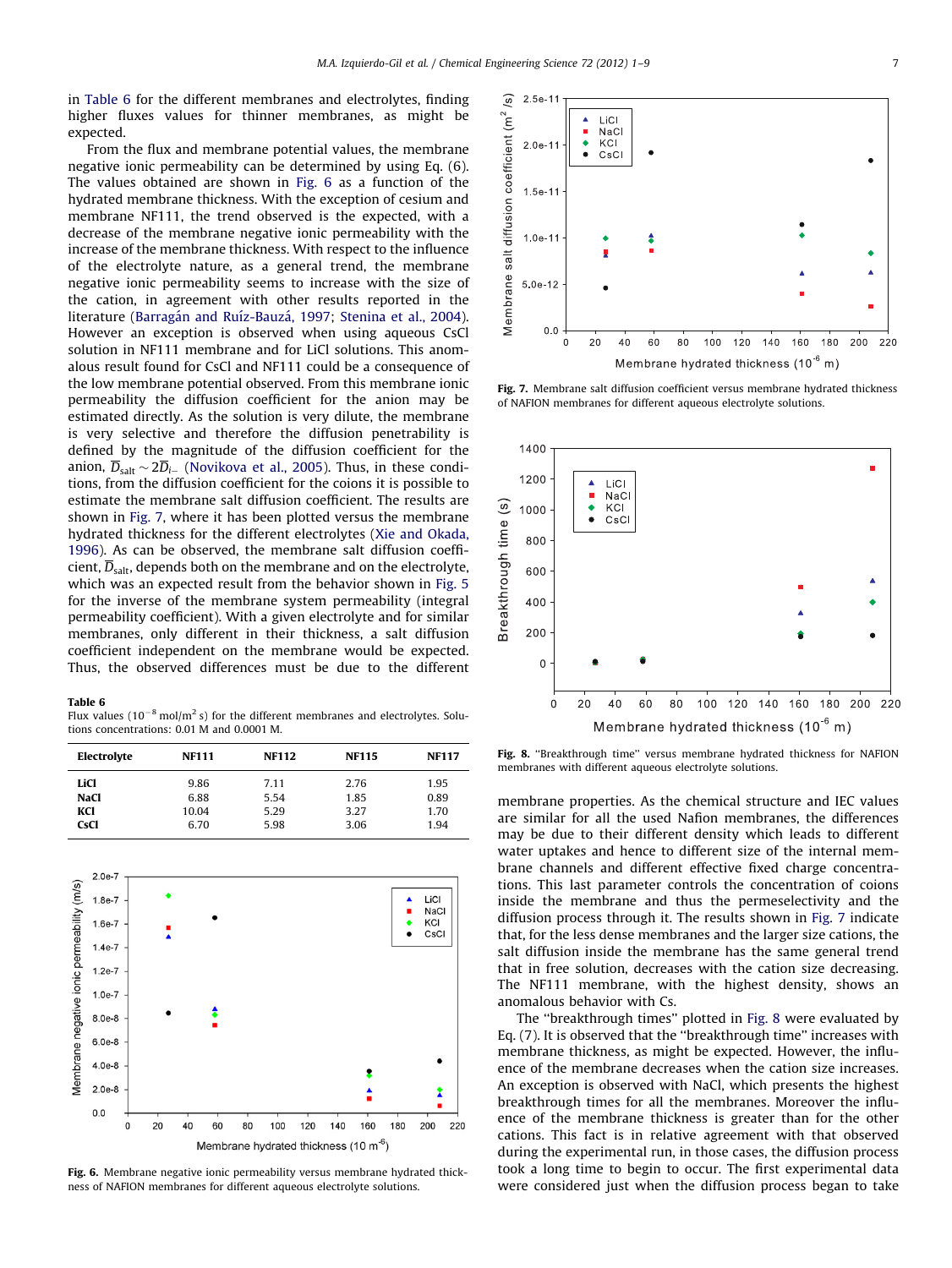<span id="page-7-0"></span>place. In general, for thinner membranes the ''breakthrough times'' seem to be independent of the electrolyte, however, for thicker membranes it seems to show a certain dependence on the type of electrolyte.

#### 5. Conclusions

A membrane water uptake study for the different membranes and electrolytes was made resulting that S increases with membrane thickness and decreases with the size of the cation. It may be concluded that the membrane overall water uptake increases with decreasing membrane density and with increasing hydration ability of the counterion.

Average apparent cation transport numbers were measured for the different membranes and electrolytes, and from those values the membrane apparent permselectivity was determined. For larger thicknesses it seems that it increases with the size of the cation, neglecting LiCl. A clear trend has been observed for the integral permeability coefficient, it decreases with membrane thickness, as might be expected. However no clear tendency has been found about the type of electrolyte. It seems that the differences are less significant for larger membrane thicknesses. As a general trend, at larger membrane thicknesses, that is, NF115 and NF117 the integral permeability coefficient is larger for larger sizes of cation, however for smaller membrane thicknesses, that is, NF111 and NF112 membranes, the behavior is just the opposite, the integral permeability coefficient is smaller for the largest size of the cation. Membrane negative ionic permeabilities were also determined finding a similar behavior. From this membrane ionic permeability, the diffusion coefficient for the anion was estimated directly. As the solution is very dilute, the membrane is very selective and therefore the diffusion penetrability is defined by the magnitude of the diffusion coefficient for the anion. The found results show that the membrane salt diffusion coefficient,  $\overline{D}_{salt}$ , depends both on the membrane and on the electrolyte. As a general trend, it increases when the cation size increases with the exception of the thinnest membrane and the smallest cation.

The results found, that is, the low diffusion coefficients values obtained, confirm that a high capacity ion-exchanger membrane between dilute solutions acts as a barrier which prevents electrolyte diffusion almost completely.

#### Acknowledgements

Financial support from Banco de Santander and Universidad Complutense de Madrid under Project GR35/10–910358 is gratefully acknowledged.

#### References

- Berezina, N.P., Kononenko, N.A., Dyomina, O.A., Gnusin, N.P., 2008. Characterization of ion-exchange membrane materials: properties vs structure. Adv. Colloid Interface Sci. 139, 3–28.
- Barragán, V.M., Ruíz-Bauzá, C., 1999. Membrane potentials and electrolyte permeation in a cation-exchange membrane. J. Membr. Sci. 154, 261–272.
- Barragán, V.M., Ruíz-Bauzá, C., 1997. Determination of diffusion salt flow through membranes from measurements of electric conductance. J. Non-Equilib. Thermodyn. 22, 34–47.
- Barragán, V.M., Ruiz-Bauzá, C., Villaluenga, J.P.G., Seoane, B., 2004. Transport of methanol and water through Nafion membranes. J. Power Sources 130, 22–29.
- Barragán, V.M., Pérez-Haro, M.J., 2011. Correlations between water uptake and effective fixed charge concentration at high univalent concentrations in sulfonated polymer cation-exchange membranes with different morphology. Electrochim. Acta 56, 8630–8637.
- Barragán, V.M., Rueda, C., Ruiz-Bauzá, C., 1995. On the fixed charge concentration and the water electroosmotic transport in a cellulose-acetate membrane. J. Colloid Interface Sci. 172 (2), 361–367.
- Cañas, A., Ariza, M.J., Benavente, J., 2002. A comparison of electrochemical and electrokinetic parameters determined for cellophane membranes in contact with NaCl and NaNO<sub>3</sub> solutions. J. Colloid Interface Sci. 246, 150-156.
- Cabasso, I., Liu, Z., Makenzie, T., 1986. The permselectivity of ion-exchange membranes for non-electrolyte liquid mixtures. II. The effect of counterions (separation of alcohol/water mixtures with Nafion membranes). J. Membr. Sci. 28, 109–122.
- Delmotte, M., Chanu, J., 1973. Realisation experimentale d'un gradient de concentration ionique maintenu constant. Electrochim. Acta 18, 963–966.
- Dalla Costa, R.F., Ferreira, J.Z., Deslouis, C., 2003. Electrochemical study of the interactions between trivalent chromium ions and Nafion<sup>®</sup> perfluorosulfonated membranes. J. Membr. Sci. 215, 115–128.
- Filippov, A.N., Starov, V.M., Kononenko, N.A., Berezina, N.P., 2008. Asymmetry of diffusion permeability of bi-layer membranes. Adv. Colloid Interface Sci. 139, 29–44.
- Godino, M.P., Barragán, V.M., Villaluenga, J.P.G., Ruiz-Bauzá, C., Seoane, B., 2006. Water and methanol transport in Nafion membranes with different cationic forms: 1. Alkali monovalent cations. J. Power Sources 160, 181–186.
- Goswami, A., Acharya, A., Pandey, A.K., 2001. Study of self-diffusion of monovalent and divalent cations in Nafion-117 ion-exchange membrane. J. Phys. Chem. B 105, 9196–9201.
- Hills, G.J., Jacobs, P.W.M., Laksminarayanaiah, N., 1961. Membrane potentials I, the theory of the e.m.f. of cells containing ion-exchange membranes. Proc. R. Soc. A 262, 246–256.
- Helfferich, F., 1962. Ion Exchange. McGraw-Hill Book Company, New York.
- Ibañez, J.A., Tejerina, A.F., Garrido, J., Pellicer, J., 1980. Diffusion salt flow through membranes and permeability from cell potential measurements. J. Nonequilib. Thermodyn. 5, 313–324.
- Izquierdo-Gil, M.A., Barragán, V.M., Godino, M.P., Villaluenga, J.P.G., Ruiz-Bauzá, C. Seoane, B., 2009. Salt diffusion through cation-exchange membranes in alcohol–water solutions. Sep. Purif. Technol. 64, 321–325.
- Janz, G.J., Ives, D.J.G., 1961. Silver–silver halide electrode, Reference Electrodes: Theory and Practice. Academic Press Inc., New York, USA., pp. 179-230.
- Jonquieres, A., Perrin, L., Durand, A., Arnold, S., Lochon, P., 1998a. Modelling of vapour sorption in polar materials: comparison of Flory–Huggins and related models with the ENSIC mechanistic approach. J. Membr. Sci. 147, 59–71.
- Jonquieres, A., Perrin, L., Arnold, S., Lochon, P., 1998b. Comparison of UNIQUAC with related models for modelling vapour sorption in polar materials. J. Membr. Sci. 150, 125–141.
- Koter, S., Zator, M., 2004. Determination of the electrolyte and osmotic permeability coefficients by conductometric and emf methods. Desalination 162, 373–381.
- Kauranen, P.S., Skou, E., 1996. Methanol permeability in perfluorosulfonate proton exchange membranes at elevated temperatures. J. Appl. Electrochem. 26, 909–917.
- Lakshminarayanaiah, N., 1969. Transport Phenomena in Membranes. Academic Press, New York.
- Lehmani, A., Turq, P., Périé, M., Périé, J., Simonin., J.P., 1997. Ion transport in Nafion<sup>®</sup> 117 membrane. J. Electroanal. Chem. 428, 81-89.
- Lindheimer, A., Molenat, J., Gavach, C., 1987. A study of the superselectivity of Nafion perfluorosulfonic membranes. J. Electroanal. Chem. 216, 71–78.
- Larchet, C., Auclair, B., Nikonenko, V., 2004. Approximate evaluation of water transport number in ion-exchange membranes. Electrochim. Acta 49 (11), 1711–1717.
- Lobo, V.M., Quaresma, J.L., 1989. Handbook of Electrolyte Solutions, Parts A and B. Elsevier, Amsterdam.
- Matsumoto, H., Yamamoto, R., Tanioka, A., 2005. Membrane potential across lowwater-content charged membranes: effect of ion pairing. Phys. Chem. B 109 (29), 14130–14136.
- Novikova, S.A., Volodina, E.I., Pis'menskaya, N.D., Veresov, A.G., Stenina, I.A., Yaroslavtsev, A.B., 2005. Ionic transport in cation-exchange membranes MK-40 modified with zirconium phosphate. Russ. J. Electrochem. 41 (10), 1070–1076.
- Onuchukwu, A.I., Trasatti, S.P., Trasatti, S., 1994. Hydrogen permeation into aluminium AA1060 as a result of corrosion in an alkaline medium influence of anions in solution and of temperature. Corros. Sci. 36 (Issue 11), 1815–1817.
- Okada, T., Satou, H., Okuno, M., Yuasa, M., 2002. Ion and water transport characteristics of perfluorosulfonated ionomer membranes with  $H^+$  and alkali metal cations. J. Phys. Chem. B. 106 (6), 1267–1273.
- Pourcelly, G., Oikonomou, A., Gavach, C., 1990. Influence of the water content on the kinetics of counter-ion transport in perfluorosulphonic membranes. J. Electroanal. Chem. 287, 43–59.
- Robinson, R.A., Stokes, R.H., 2003. Electrolyte Solutions, 2nd Revised Dover Publications Inc..
- Staverman, A.J., 1952. Non-equilibrium thermodynamics of membrane processes. Trans. Faraday Soc. 48, 176–185.
- Scott, D., Taama, W., Argyropoulos, P., 1998. Material aspects of the liquid feed direct methanol fuel cell. J. Appl. Electrochem. 28, 1389–1397.
- Suresh, G., Scindia, Y.M., Pandey, A.K., Goswami, A., 2005. Self-diffusion coefficient of water in Nafion-117 membrane with different monovalent counterions: a radiotracer study. J. Membr. Sci. 250, 39–45.
- Stenina, I.A., Sistat, Ph., Rebrov, A.I., Pourcelly, G., Yaroslavtsev, A.B., 2004. Ion mobility in Nafion-117 membranes. Desalination 170, 49–57.
- Villaluenga, J.P.G., Seoane, B., Barragán, V.M., Ruiz-Bauzá, C., 2006. Thermoosmosis of mixtures of water and methanol through a Nafion membrane. J. Membr. Sci. 274, 116–122.